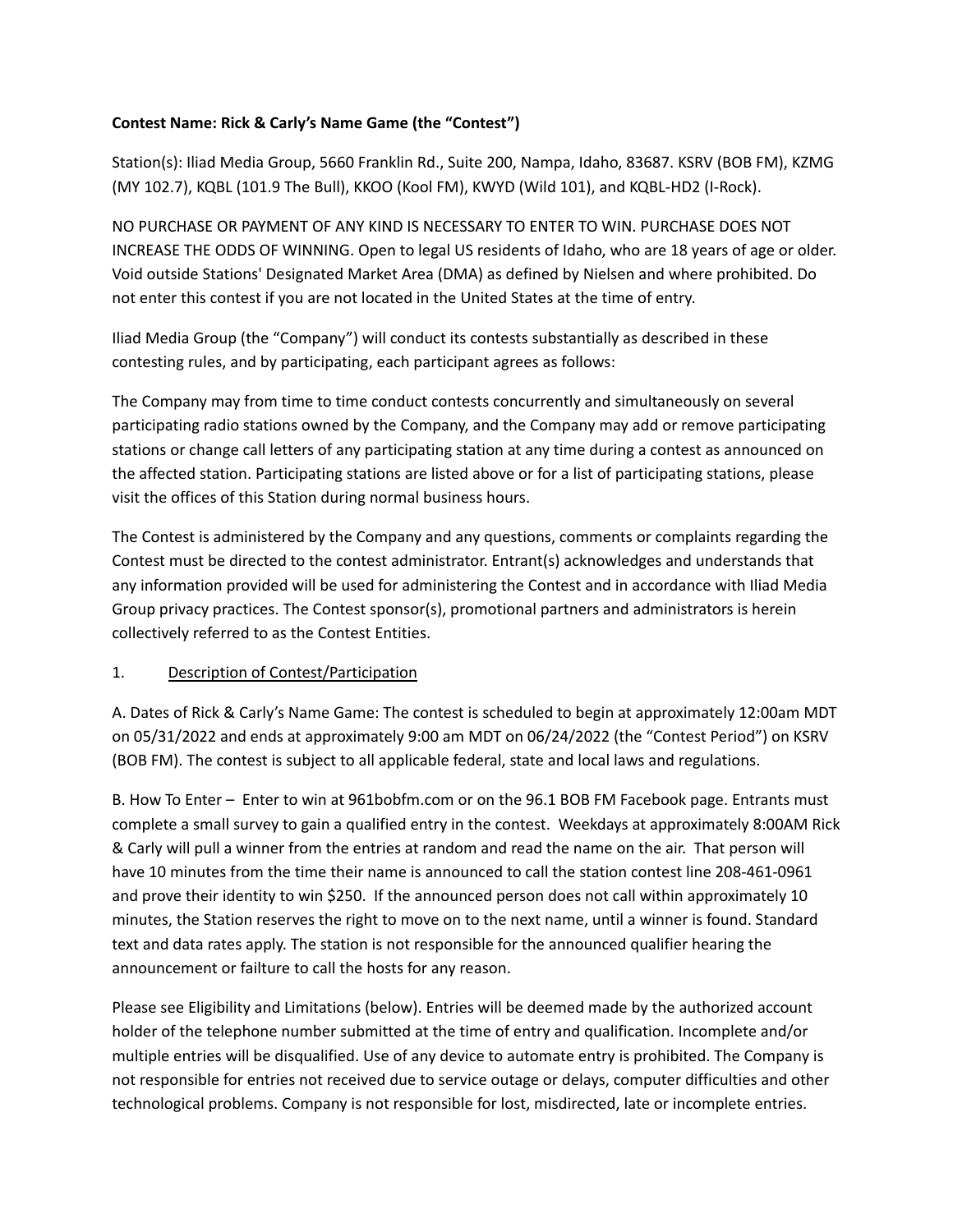Multiple participants are not permitted to share the same telephone number. Should multiple users of the same mobile phone number, as applicable, enter the Contest and a dispute thereafter arise regarding the identity of the entrant, the authorized account holder of said mobile phone account at the time of entry will be considered the entrant. "Authorized account holder" is defined as the natural person who is assigned a mobile phone number by a mobile service provider or other organization which is responsible for assigning mobile phone numbers. Proof of submission of an entry shall not be deemed proof of receipt by the Company for text entries. When applicable the Company's text database system will be deemed the official time keeping device for the Contest promotion. Contest entries must contain all information requested and must be received on the deadline for qualification to be deemed valid. All Entries become the property of Company and will not be receipt acknowledged or returned.

D. The Company reserves at its sole discretion the right to choose an alternative qualifier in the event that a qualifier has been disqualified or is deemed ineligible. No more prizes other than the stated prize(s) below will be awarded. If the entrant is unable to verify registration information the entrant will automatically be disqualified and their prize will be forfeited. The Company, in its sole discretion, reserves the right to select an alternate entry at that time. The Company is not responsible for any change of email address, mobile phone number, and/or mailing address. Notification is deemed to have occurred immediately upon placing of a phone call or sending of an e-mail or any other form of communication Station may use to contact the qualifier and/or potential winner. The Station is not obligated to leave voice mail, answering machine or other message. The Contest Entities are not responsible for and shall not be liable for late, misdirected or unsuccessful efforts to notify a qualifier or potential winners or for any late, misdirected, or if the qualifier or potential winner is a minor, for late, misdirected, or unsuccessful efforts of the entrant to provide signed parental or guardian consent. If the potential winner does not claim the prize within the appropriate time given upon notification or unless otherwise stated herein, the entrant will automatically be disqualified and their prize will be forfeited, no alternative prize will be substituted. Furthermore, eligible contestants agree as follows: All decisions of the judges will be final. By participating, you agree (a) to be bound by these Official rules; (b) as between you and the Station, that the decisions of the Station is final on all matters relating to the Contest; (c) you are not participating on behalf of any employer or third party; (d) in the event that you not comply with the rules, then the eligible winner will be disqualified. The Station, in its sole discretion reserves the right to select an alternate qualifier and/or potential winner at that time. Contestant may only win once during a 30 day period.

## 2. Prizes

Maximum of five (15) prizes awarded: In the event a winning entry is submitted by an eligible contestant, the corresponding contestant who submitted the winning entry will be eligible to claim the prize, subject to approval and verification of compliance with these official rules.

A. The Rick & Carly's Name Game Contest Prize is \$250 presented in gift card form, or different monetary valuations to equal \$250. One winner will win \$250 each weekday during the contest, over three weeks. The total \$3,750 prize value is an aggregate total dispersed across fifteen winners for three weeks: KSRV (BOB FM)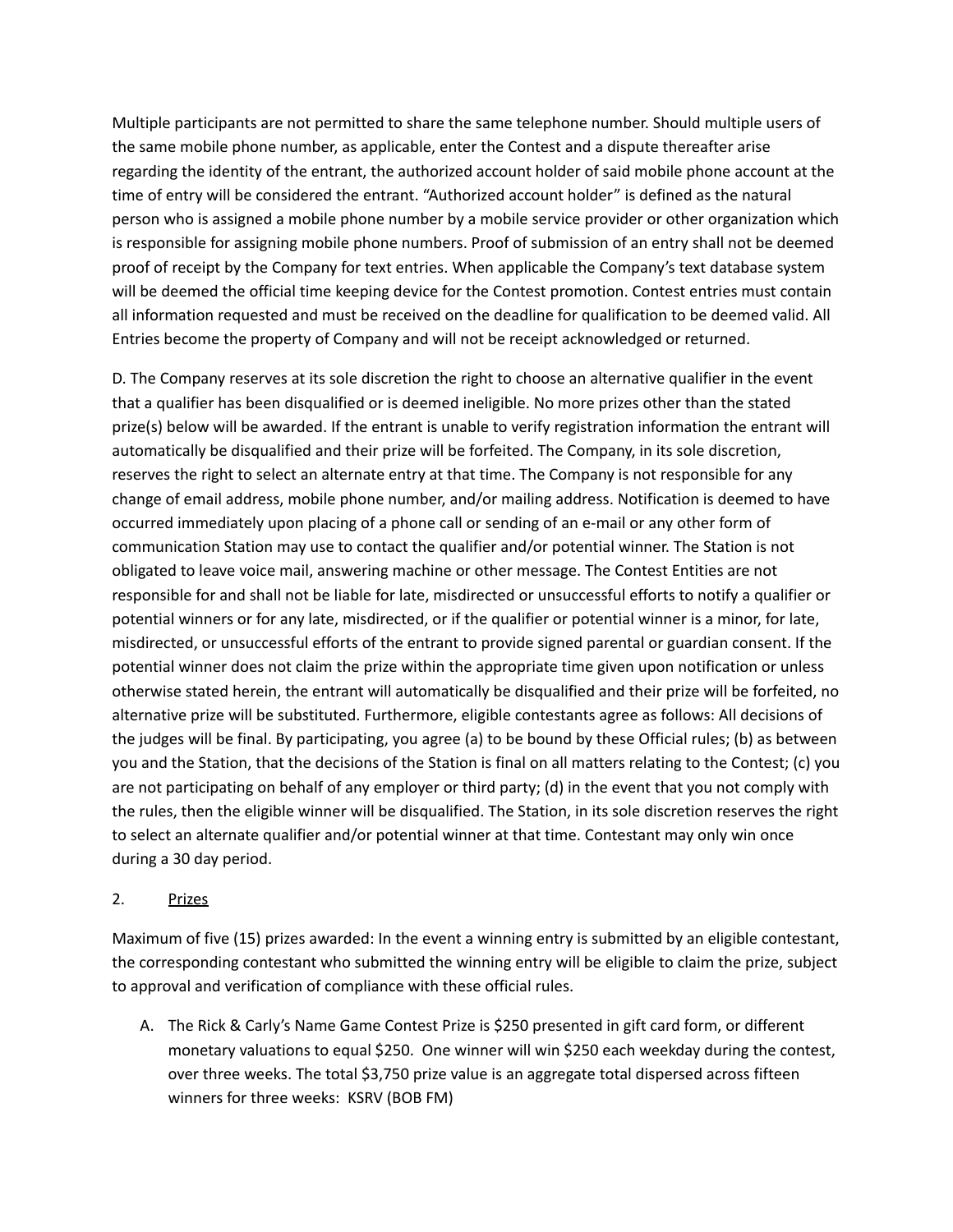All other costs and expenses related to prize acceptance and use not specified herein as being provided are the sole responsibility of the prize winner. All income, federal, state and local taxes are the prize winner's sole responsibility. All prize awards are non-transferable and no prize substitution allowed, except at Administrator's sole discretion as provided herein. Administrator reserves the right to substitute a prize of comparable or greater value, at its sole discretion. All prize winners must accept delivery of prize within 30 days, or as otherwise instructed by Station. Failure of the winner to take possession within such time will result in disqualification. Winner must provide a valid driver's license, or other Idaho State Identification to claim the prize. All taxes, upgrades and any other expenses not specifically identified in these Official Rules as included in a prize are the responsibility of each winner. Station reserves the right to substitute a prize, in whole or in part, of equal or greater monetary value if a prize cannot be awarded, in whole or in part, as described for any reason. The Company does not make, and is not responsible in any manner for, any warranties, representations, or guarantees, express or implied, in fact or law, relating to any prizes, regarding the use, value or enjoyment of the prize, including, without limitation, its quality, mechanical condition, merchantability, or fitness for a particular purpose. All other costs related to prize delivery and acceptance is the responsibility of the winner including but not limited to all federal, state and local taxes (including income taxes) of each Prize is the winner's sole responsibility. Other restrictions may apply. All properly claimed prizes will be awarded. Any unclaimed prizes will not be awarded, except as provided herein.

Each prize winner will be required to complete and return a W-9 form (*if prize value exceeds \$600.00*), affidavit of eligibility, and liability/publicity release, and present a valid driver's license, or other Idaho State identification before prize will be awarded. Winners of prizes greater than \$600.00 will be issued a 1099 form reflecting the value of the prize(s) and are responsible for paying all taxes on prize(s). Failure to collect or properly claim any prize in accordance with these rules will result in forfeiture of the prize. If forfeited for any reason, contestants will not receive any other prize substitution or compensation. **Total ARV of all available prize**s: \$3.750.00

Conditions and restrictions may apply. The prize(s) that may be awarded to the eligible winner(s) are not transferable, redeemable for cash or exchangeable for any other prize, except at Company's sole discretion. All prizes must be redeemed from the Station within 30 days of the contest end date unless otherwise stated in the contest's official rules. Winners are solely responsible for any taxes on their respective prizes. No substitution of any prize is offered, except at the sole discretion of the Company. If a prize, or any portion thereof, cannot be awarded for any reason, Company reserves the right to substitute such prize with another prize of equal or greater value, as determined by the Company in its sole discretion. Winner(s) must present state authorized identification prior to being awarded the prize. If a winner cannot be contacted or is disqualified for any reason, the Company reserves the right to determine an alternate winner or not to award that winner's prize, in its sole discretion. Certain prizes are date specific (e.g. concerts, trips) and the winner or winners must be available on the dates specified. If the winner is not available on the specified dates, the winner will be disqualified and the Company reserves the right to choose an alternative grand prize winner. Certain prizes which are date specific such as event or concert tickets, Company is not responsible for the cancellation or rescheduling of any event and no substitution or compensation shall be awarded. Company reserves the right to not award the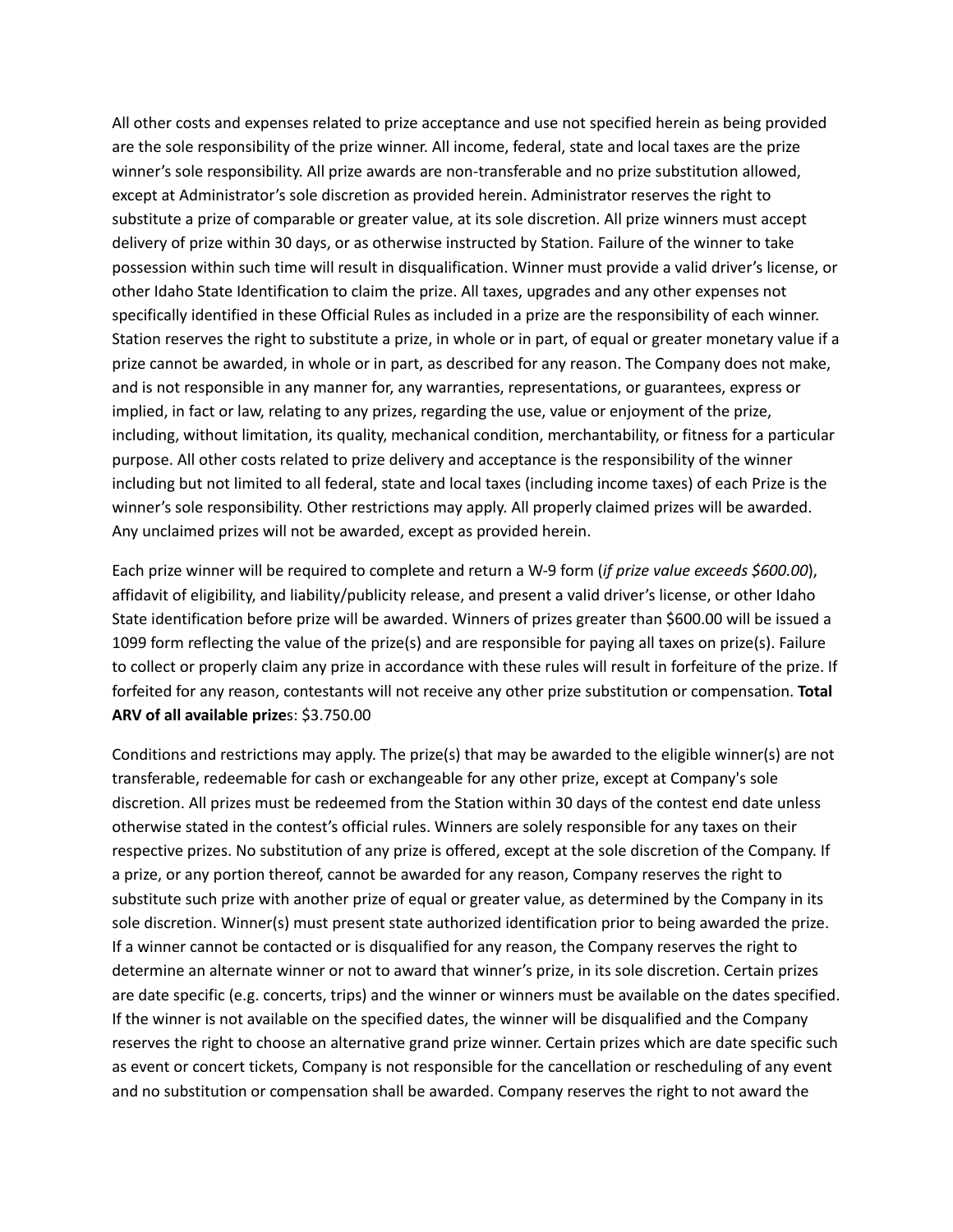prize associated with that canceled event or concert, without any payment or obligation to the winner or potential winner. Location of seats and tickets are at the Company's sole discretion. If actual value of the prize is less than the stated ARV, or the winner or his/her guest(s) and/or eligible travel companion(s) forfeit, do not use, or are ineligible for any portion of the prize, the winner will not receive the difference between the actual and approximate retail value, and such difference will be forfeited. ALL PRIZES ARE AWARDED "AS IS" AND WITHOUT ANY WARRANTY OF ANY KIND, EXPRESS OR IMPLIED (INCLUDING, WITHOUT LIMITATION, ANY IMPLIED WARRANTY OF MERCHANTABILITY OR FITNESS FOR A PARTICULAR PURPOSE), AND ALL SUCH WARRANTIES ARE HEREBY DISCLAIMED. No more than the advertised number of prizes will be awarded.

Prize Conditions and Restrictions: The prize is subject to certain terms and conditions and specified herein. Winner and guest must comply with all rules and regulations. Failure to do so may result in forfeiture of prize in its entirety. The prize elements will be awarded as described herein (subject to legal restrictions, etc.). If the winner is disqualified or is found to be ineligible for the contest, the Company reserves the right to determine an alternate winner or not to award the prize, at its sole discretion. By accepting the prize, winner must agree to the prize conditions on participation and must sign a release to be eligible to receive a prize and hereby agrees that: (i) all decisions of the Company, judges, and Contest Entities with respect to the Contest are final and binding; (ii) to release the Company, Station and sponsors and their respective parent companies and affiliates, officers, directors, employees, agents and licensees from any and all claims in connection with the Contest and the award or use of the prizes; (iii) to allow the Company and sponsors to use their names, voices, photographs, likenesses, biographical material, in any advertising or broadcasting material relating to this contest, without additional financial or other compensation; and (iv) where allowed by law, sign a publicity release confirming such consent prior to acceptance of the prize. The Contest Entities are not responsible or liable to any entrant or winner or any person claiming through such entrant or winner for failure to supply the prize or any part thereof, by reason of any acts of God, any action, regulation, order or request by any governmental or quasi-governmental entity (whether or not the action, regulations, order or request proves to be invalid), equipment failure, threatened terrorist acts, terrorist acts, air raid, blackout, act of public enemy, earthquake, volcanic eruption, war (declared or undeclared), fire, flood, epidemic, explosion, unusually severe weather, hurricane, embargo, labor dispute or strike (whether legal or illegal) labor or material shortage, transportation interruption of any kind, work slow-down, civil disturbance, insurrection, riot, or any other cause beyond the Contest Entities' sole control. All other costs and expenses related to prize acceptance and use not specified herein as being provided are the sole responsibility of prize winner. Station does not make, and is not responsible in any manner for, any warranties, representations, or guarantees, express or implied, in fact or law, relating to any prizes, regarding the use, value or enjoyment of the prize, including without limitation, its quality, mechanical condition, or fitness for a particular purpose. The Station will have no further obligation to winner.

3. Eligibility and Limitations. Participants and winner(s) must be legal residents of the 50 U.S. or D.C., be at least 18-years old, as of the date of entry and prize award as determined by the Company. No one under the age of eighteen (18) will be permitted to enter a contest under any circumstances. Participants and winners must reside in the Station's Designated Market Area (DMA) as defined by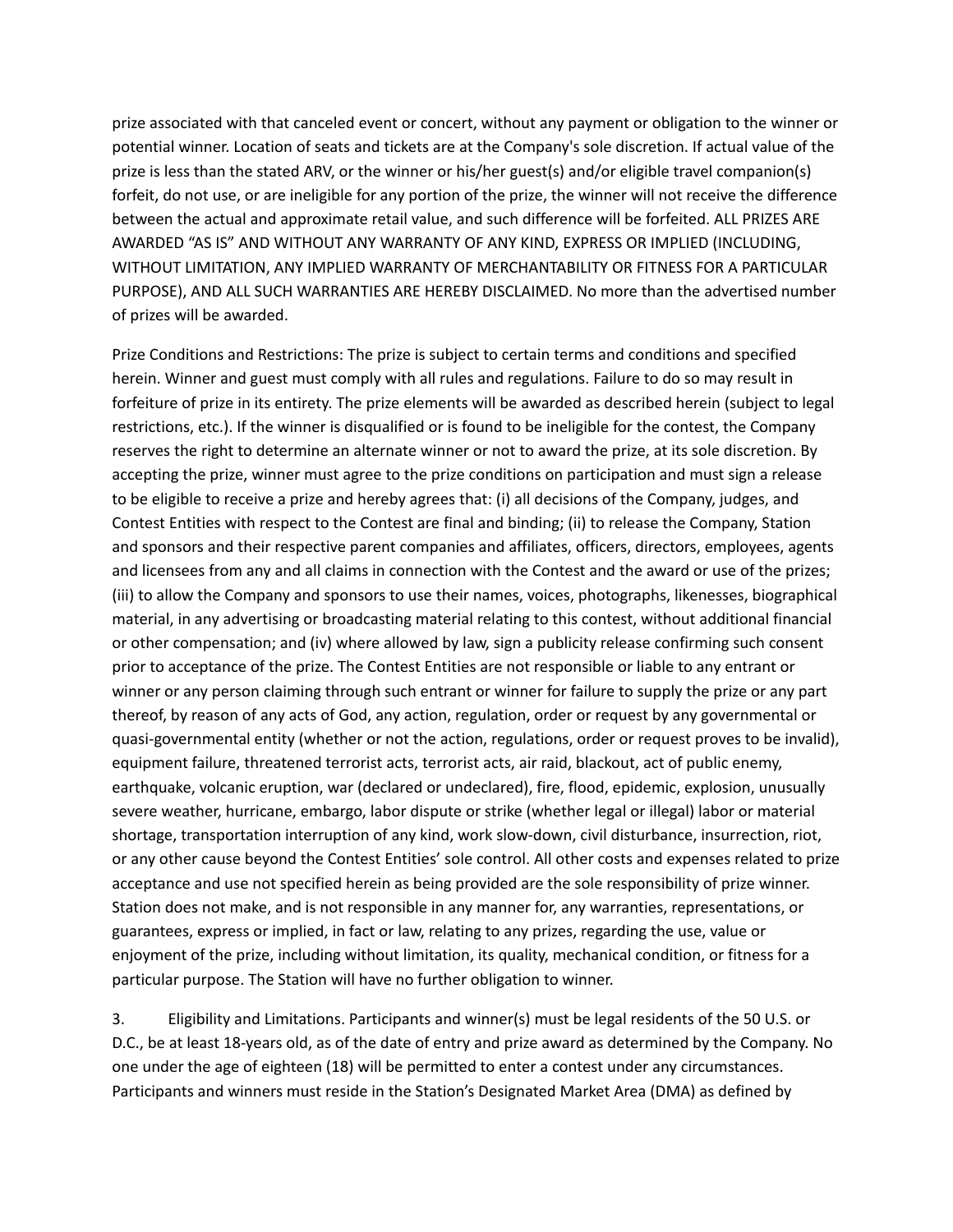Nielsen. Commonly the DMA represents a radio station's total listening market audience in a geographic area. The Rick & Carly's Name Game Contest Prize is defined as a Major contest. Major contests feature an individual prize of \$200 or more and can have no more than one (1) winner per household during any contest period. For major contests, there will be a specific contest period defined. Minor contests feature an individual prize value of \$199 or less, and can have no more than one winner per household over a 30-day period. A winner may win one (1) major contest, and one (1) minor contest in a 30 day period, but cannot win more than one (1) minor prize within 30 days of each other. A winner cannot win more than one (1) major contest in any contest period.

Unless otherwise stated in the official contest rules, only one (1) entry prize per household for the Contest for any ninety (90) day period. A representative of Iliad Media Group will attempt to contact a random contestant at the conclusion of each's day contest. If the contestant doesn't answer their phone, or does not receive the phone call for any reason, the company will choose another contestant. The first contestant is not entitled to a prize if another contestant is chosen. If the contest involves listener participation by voting for a contest participant on the station's website then the voting is limited to one vote per person. If a contestant receives multiple and/or irregular votes from the same user or users, regardless of the source, the Station reserves the right to disqualify the contestant in its sole discretion. The potential prize winner may (in Company's sole discretion) be required to sign and return an affidavit of eligibility, release of liability and prize acceptance agreement (**"Prize Acceptance Release of Liability** and Publicity Release") within twenty four (24) hours after the first (1<sup>st</sup>) delivery attempt to entrants e-mail address or mobile phone number in order for the potential prize winner to be qualified for the prize, unless otherwise stated in the contest's official rules. The potential prize winner's failure to return all required forms within this time period may result in the potential winner being disqualified and an alternate winner may be selected from all remaining eligible entries. Employees of the Company, the Station, the Contest's participating sponsors and their advertising agencies, employees of other radio or television stations, and members of the immediate family of any such persons are not eligible to participate or win. The term "immediate family" includes spouses, siblings, parents, children, grandparents, and grandchildren, whether as "in-laws", or by current or past marriage(s), remarriage(s), adoption, cohabitation or other family extension, and any other persons residing at the same household whether or not related.

4. Tampering and Delivery Disclaimer. (a) The Company, in its sole discretion, reserves the right to disqualify and prohibit from participating any person, who the Company determines (in its sole discretion) is or is attempting to: (i) tamper with the Company's website and/or any part of the Contest; (ii) attempting to undermine the legitimate operation of Contest by cheating, deception, or other unfair playing practices, (iii) intending to annoy, abuse, threaten or harass any other participants or the Company's Agents; and/or (iv) otherwise violating these Official Rules or the Terms of Use of the Company's website. (b) Any attempt to deliberately damage the Company's website (or any part thereof) or undermine the operation of this contest may be a violation of criminal and civil laws. Should any such attempt be made, the Company and its licensees (if any) reserve the right to seek damages and any other available remedies from any such person(s) responsible for any such attempt to the fullest extent permitted by law. Each entrant (or, if the entrant is not of age of majority in his/her state of residence,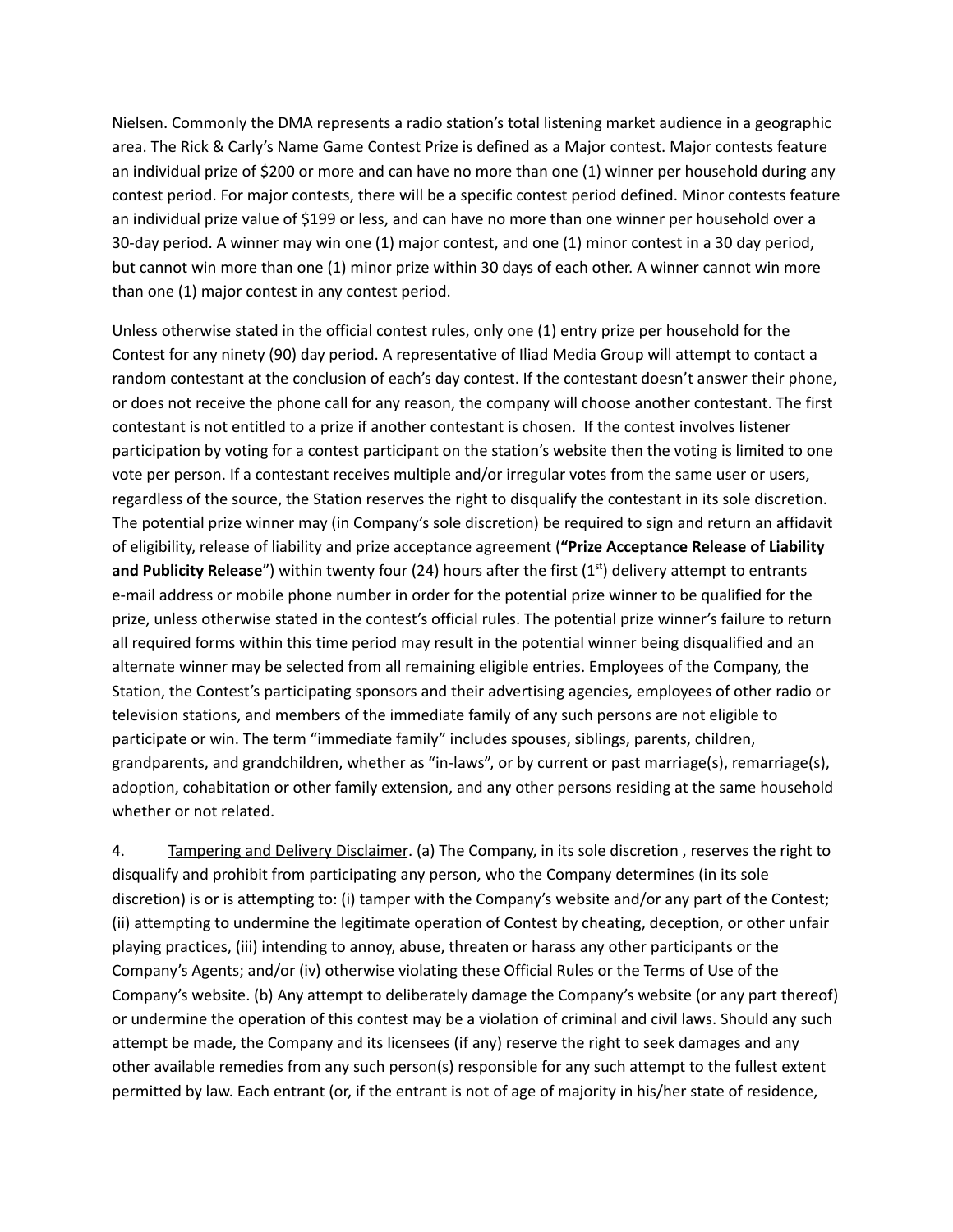the legal guardians thereof) agrees to indemnify and hold harmless the Company and its Agents from and against any and all claims, losses, damage and/or liabilities (including reasonable attorney's fees and expenses) that may be asserted against or incurred by any of them at any time, in connection with the use thereof, and/or by entrant's breaches of any representation, warranty or covenants associated with this contest. If, in the Company's opinion, there is any suspected or actual evidence of fraud, electronic or non-electronic tampering or unauthorized intervention with any portion of this Contest, or if fraud or technical difficulties of any sort (e.g. computer viruses, bugs) compromise the integrity of the Contest, the Company reserves the right to void suspect Entry and/or evaluations and/or terminate the Contest and award the Prize in its sole discretion. The use of any automated launching or entry software or any other mechanical or electronic means that permits the participant to automatically enter or evaluate repeatedly is prohibited. In the event of a dispute as to the identity of an entrant based on an email address or mobile phone number, the entry in question may be disqualified. For all contests the Company disclaims all liability for any delays, misdelivery, loss, or failure in the delivery of any item sent by mail, courier, express, electronic transmission, text message, or other delivery method. The Company is not responsible for mechanical technical, electronic, communications, telephone, computer, hardware or software errors, malfunctions or failures of any kind including: failed, incomplete, garbled or delayed transmission of online entries, traffic congestion on telephone lines, the Internet or at any website or lost or unavailable network connections which may limit an online entrant's ability to participate in the Contest, and any injury or damage to entrant's or any other person's computer or mobile phone related to or resulting from participating in or downloading any information necessary to participate in the Contest. If a contest is a call in to win contest and/or a telephone is needed to participate in the Contest, participants are restricted to the use of ordinary telephone equipment. Participants that enable the "Caller ID" block function will not be allowed to participate unless they enter their correct area code and telephone number if prompted, or disable the features inhibiting their participation in the Contest. Participants using equipment not set up for toll free phone exchanges (800, 888, 877, 866, etc.) may experience call connection problems. The Company disclaims all liability for the inability of a participant to complete or continue a telephone call due to equipment malfunction, busy lines, inadvertent disconnections, acts beyond the Company's control, or otherwise. Any entry forms in a register-to-win contest must be handwritten. Photocopies or mechanical reproductions of any entry forms are not permitted. **By participating in a contest in which text message-based entry is permitted, entrants acknowledge that text messages are distributed and delivered through third party providers; the Stations do not guarantee, and shall not be responsible for, the delivery or timeliness of any text message entry. Not all wireless carriers support access to a common short code (CSC). The CSC being** used to enter a contest may or may not be compatible with all wireless carriers, and as such, you may not be able to enter through the CSC method of entry.. The Station will at all times consider the time that a message is logged as arriving in its system as being the time of entry, regardless of the time at **which the entrant attempted to send the entry and any technical problems or other complications that may have delayed its delivery. The Station, through its third party text messaging administrators, will store all messages received on its system, and will send participants reply texts relating to the Contest** throughout the Contest Period and up to 60 days. For help text HELP and to stop, text STOP to the **specified program short code and follow the instructions provided at the entry process. Standard text and data rates will apply. The Station is not responsible for service outages, message failures,**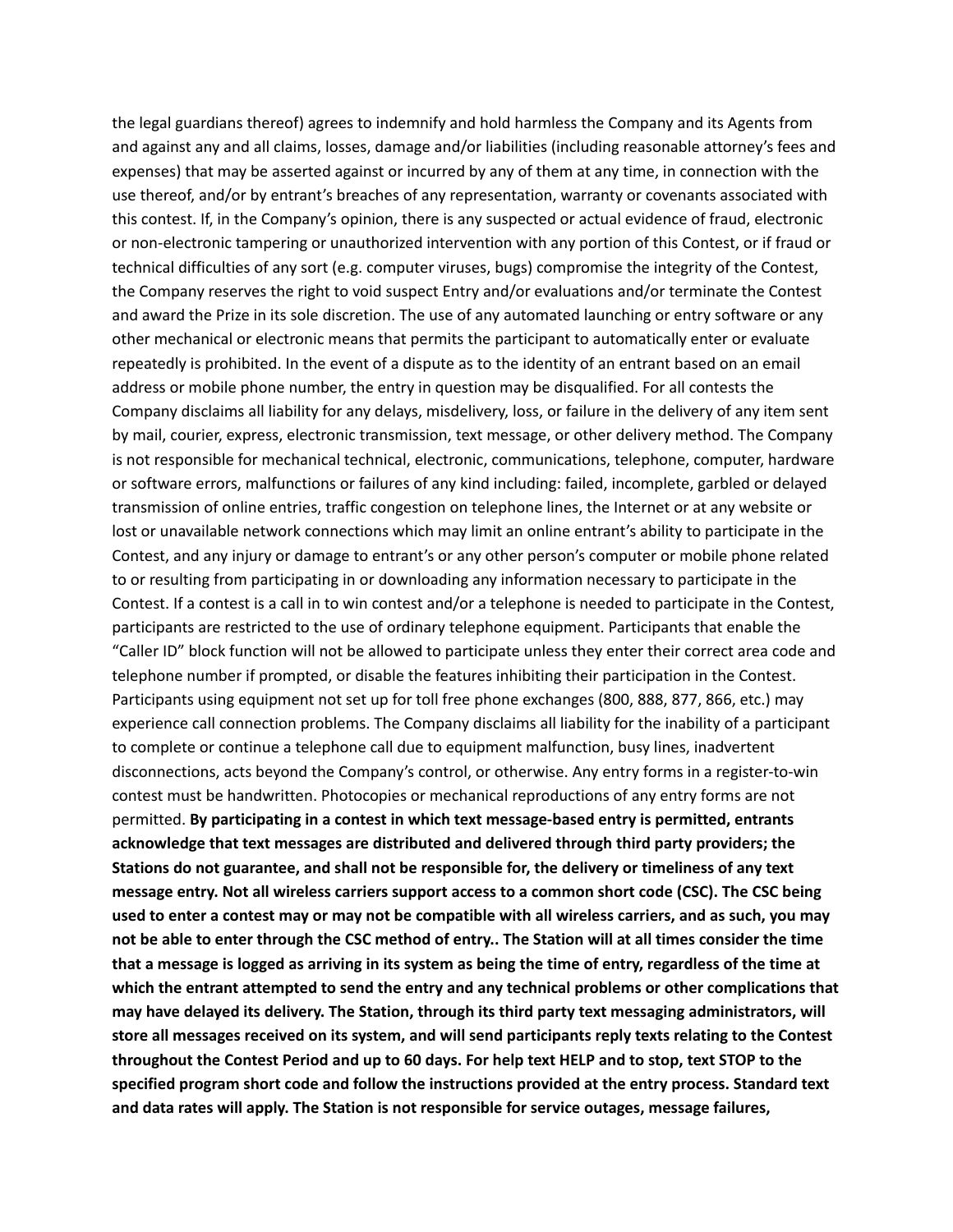**transmission delays or any other factor affecting the availability or performance of the text messaging** service. The Station further reserves the right to cancel, terminate or modify the contest if, in the sole **discretion of the Station, it is impossible or impractical to complete the contest as planned for any reason, including, but not limited to, infection by computer virus, bugs, tampering, unauthorized intervention or technical failures of any sort. The Station may require, on request, proof of identity as to the rightful owner of the phone number from which the text message entry was sent. The Station** reserves the right, in its sole discretion, to disqualify any entry if that entry's source and sender cannot **be reasonably determined. In the event of termination of the Contest by Company, Company reserves** the right to award any prize(s) in a manner deemed fair and equitable by Company. In no event will **the type and quantity of prizes awarded exceed the number of prizes described in the Contest Official Rules.**

5. Publicity; Use of Personal Information. By participating, where allowed by law, all winner(s) grant the Company exclusive permission to use their names, characters, photographs, voices, and likenesses in connection with promotion of this and other contests and waive any claims to royalty, right, or remuneration for such use. By participating in the Contest, where allowed by law, participants agree that the Company may use such information for marketing purposes, and may include the names of winners in a publicly available winners' list. On occasion participant may have the opportunity to opt-in with carefully selected third parties such as the promotional partners, who may offer you products and services of interest with your expressed consent. In the event that participant has agreed to any available opt in opportunities provided from a third party, that may or may not be associated with this Contest, participant understands and acknowledges that information (including participant's personally identifiable information) provided will be collected independently by Iliad Media Group (the Company) and the third party providing the opt in opportunity and individually be used by both companies subject to the terms of their respective privacy policies. Any available opt-in opportunities are not required to enter the Contest, and consent to opt-in will not improve your chances of winning.

6. Release. By participating in the Contest, each participant and winner waives any and all claims of liability against the Company, its employees and agents, the Contest's sponsors and their respective employees and agents, for any personal injury or loss which may occur from the conduct of, or participation in, the Contest, or from the award, receipt and/or use or misuse of any prize, including any travel related thereto. Participants authorize the Company to publish the photographs taken of participant, and name for use in Company printed publications, website, social media, and billboards. In order to receive a prize, participants must sign an official waiver form provided by the Company.

7. Taxes. Any valuation of the prize(s) stated above is based on available information provided to the Company, and the value of any prize awarded to a winner may be reported for tax purposes as required by law. Each winner is solely responsible for reporting and paying any and all applicable taxes related to the prize(s) and paying any expenses associated with any prize(s) which are not specifically provided for in the official rules. Each winner must provide the Company with valid identification and a valid taxpayer identification number or social security number before any prize will be awarded. Any person winning over \$600 in prizes from the Company will receive an IRS form 1099 at the end of the calendar year and a copy of such form will be filed with the IRS.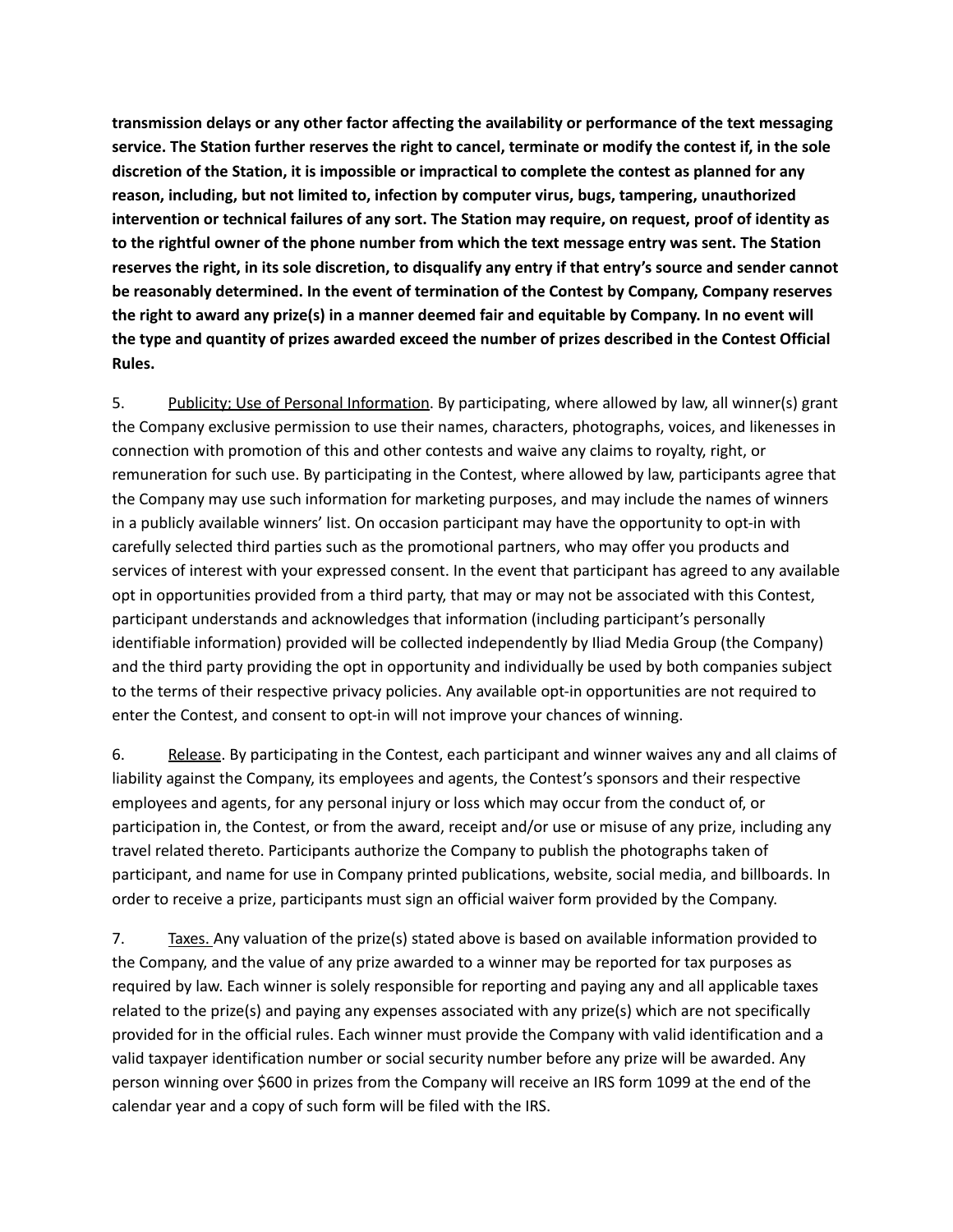8. Conduct and Decisions. By participating in the Contest, participants agree to be bound by the decisions of Company personnel. Persons who violate any rule, gain unfair advantage in participating in the Contest, or obtain winner status using fraudulent means will be disqualified. Unsportsmanlike, disruptive, annoying, harassing or threatening behavior is prohibited. The Company will interpret these rules and resolve any disputes, conflicting claims or ambiguities concerning the rules or the Contest and the Company's decisions concerning such disputes shall be final. If the conduct or outcome of the Contest is affected by human error, any mechanical malfunctions or failures of any kind, intentional interference or any event beyond the control of the Company, the Company reserves the right to terminate this Contest, or make such other decisions regarding the outcome as the Company deems appropriate. If, for any reason, more bona fide winners come forward seeking to claim the prize, the winner may be selected in a random drawing from among all persons making purportedly valid claims for the prize. Inclusion in such drawing shall be each entrant's sole and exclusive remedy under such circumstances. No more than the advertised number of prizes will be awarded. All decisions will be made by the Company and are final. Any reference in these Official Rules or as part of the Contest to the Company's, Station's and/or Sponsor's "discretion" and/or any exercise of discretion by Sponsor, Station or the Company shall mean in Company's, Station's and/or Sponsor's "sole and unfettered discretion." Any attempt by an entrant or any other individual to deliberately circumvent, disrupt, damage or undermine the legitimate operation of this Contest is a violation of criminal and civil laws. Should such an attempt be made, the Company reserves the right to seek civil and/or criminal prosecution and/or damages from any such person to the fullest extent permitted by law. The Company further reserves the right to: (i) terminate or declare any Contest null and void and rescind any prize, if in its sole judgment, the rules or the integrity of the Contest have been violated or compromised in any way, intentionally or unintentionally by any person whether or not a participant in the Contest; (ii) cancel, terminate or modify the contest if, in the sole discretion of the Company, it is impossible or impractical to complete the contest as planned for any reason, including, but not limited to, infection by computer virus, bugs, tampering, unauthorized intervention or technical failures of any sort; (iii) alter or amend these Contest rules at any time; and (iv) stop or conclude the Contest at any time without prior notice. Material changes to the contest rules will be broadcast on-air, when practical.

9. Miscellaneous. Void outside the Designated Market Area and where prohibited unless otherwise determined by the Company. Odds of winning depend upon the number of eligible entries received during the Contest Period from all participating stations. Each winner must submit proof of eligibility and sign the Company's release form to claim the prize. The Company may substitute prizes, amend the rules or discontinue the Contest at any time as announced on the Station(s). The Company disclaims any responsibility to notify participants of any aspect related to the conduct of the Contest. For a copy of the rules, or where required by law, a list of winners, visit the business office of the Station during normal business hours or visit the Station's website. All entries become the property of the Company and will not be returned. As a condition of participating in the Contest, participants agree (and agree to confirm in writing): (a) under no circumstances will entrant be permitted to obtain awards for, and participant hereby waives all rights to claim, punitive, incidental, consequential, or any other damages, other than for actual out-of-pocket expenses; (b) all causes of action arising out of or connected with this Contest, or any prize awarded, shall be resolved individually, without resort to any form of class action; and (c)